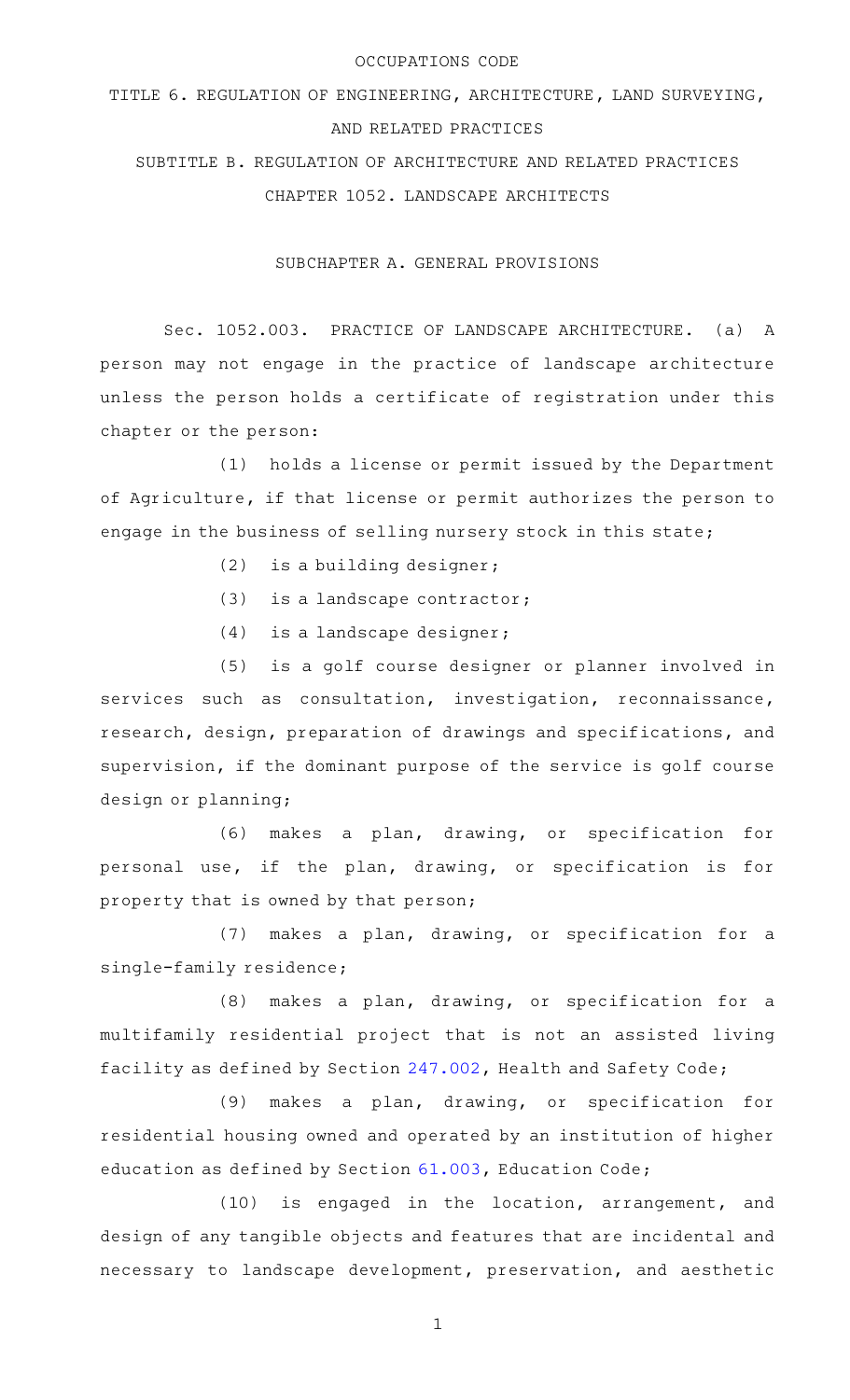and functional enhancement, if that engagement is for:

(A) the design of structures or facilities with separate and self-contained purposes that are ordinarily included in the practice of engineering or architecture; or

(B) the making of land surveys for official approval or recording;

 $(11)$  is licensed in this state to practice:

- (A) architecture;
- (B) engineering; or
- $(C)$  land surveying;

(12) is primarily engaged in the business of park and recreation planning and involved in services such as consultation, investigation, reconnaissance, research, design, preparation of drawings and specifications, and supervision, if the dominant purpose of those services is park and recreation design and planning;

(13) is primarily engaged in maintaining an existing landscape;

(14) makes a plan, drawing, or specification for property primarily used for farm, ranch, agriculture, wildlife management, or habitat restoration purposes; or

 $(15)$  is a volunteer acting under the direction of a governmental entity for a public purpose.

(b) A person described by Subsection (a) may not use the term "landscape architect," "landscape architectural," or "landscape architecture," or any similar term, to describe the person or the services the person provides unless the person holds a certificate of registration under this chapter.

Added by Acts 2001, 77th Leg., ch. 1421, Sec. 1, eff. June 1, 2003. Amended by Acts 2003, 78th Leg., ch. 1276, Sec. 14A.057(b), eff. Sept. 1, 2003.

Sec. 1052.004. ACTIVITIES OF LANDSCAPE ARCHITECT EMPLOYEE. This chapter does not limit the ability of an employee of a landscape architect to act under the landscape architect 's instructions, control, or supervision.

Added by Acts 2003, 78th Leg., ch. 331, Sec. 4.01, eff. Sept. 1,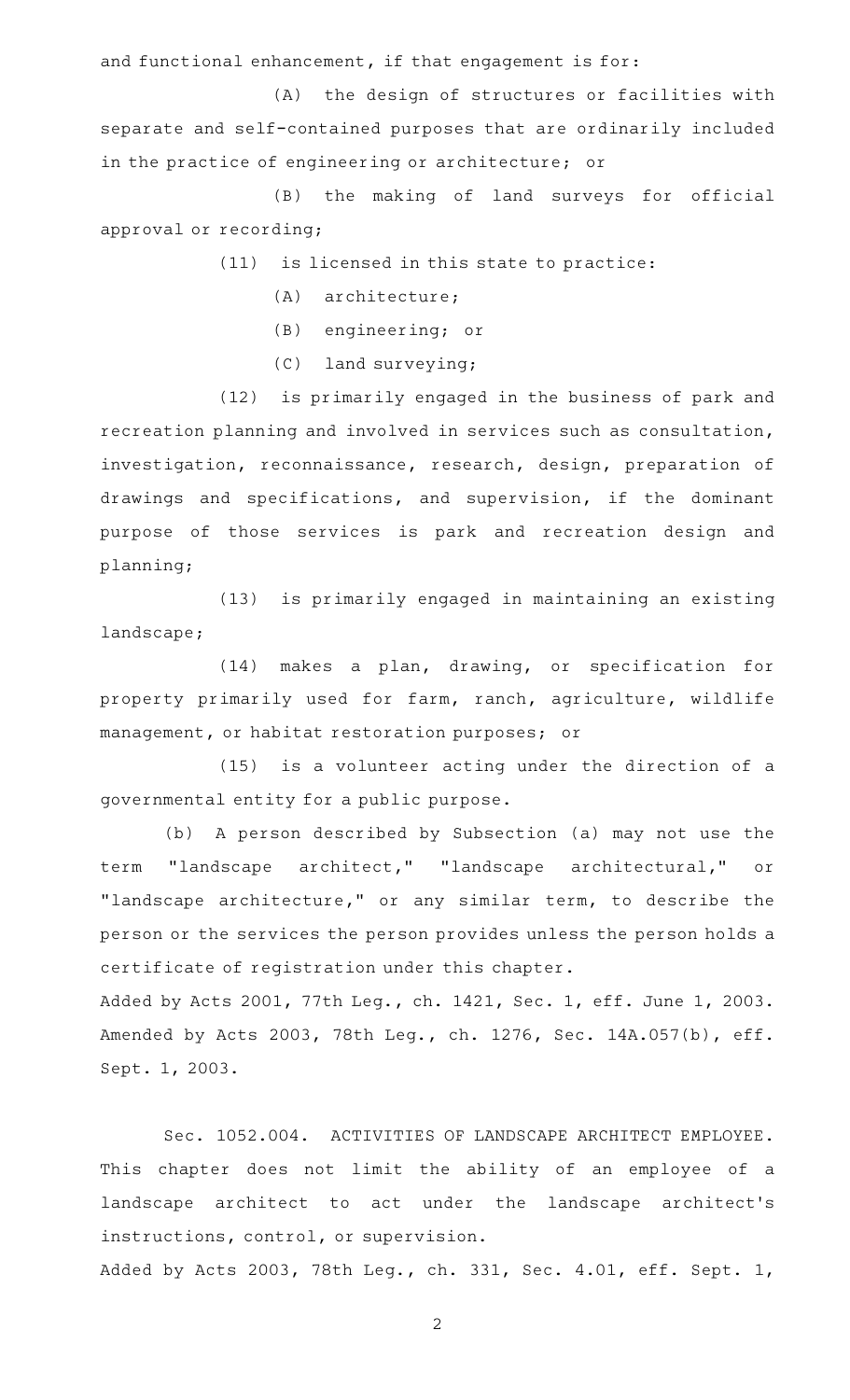2003.

Sec. 1052.005. ACTIVITIES OF CERTAIN PERSONS NOT REPRESENTED TO BE LANDSCAPE ARCHITECTS. (a) This chapter does not apply to a person:

(1) who does not represent that the person is a landscape architect or use a business or professional title that uses a form of the phrase "landscape architect"; and

(2) who is a landscape architect licensed or registered in another state or country who:

(A) does not open or maintain a business in this state; and

(B) complies with the requirements of Subsection (b).

(b) A person described by Subsection (a) who agrees to perform or represents that the person is able to perform a professional service involved in the practice of landscape architecture may perform a landscape architectural service in this state only if, in performing the service, the person:

(1) employs a landscape architect registered under this chapter as a consultant; or

(2) acts as a consultant of a landscape architect registered in this state.

Added by Acts 2003, 78th Leg., ch. 331, Sec. 4.01, eff. Sept. 1, 2003.

### SUBCHAPTER B. BOARD POWERS AND DUTIES

Sec. 1052.054. FEES. (a) The board may set a fee for a board action involving an administrative expense in an amount that is reasonable and necessary to cover the cost of administering this chapter, unless the amount of the fee is set by the General Appropriations Act.

(b) The board shall set the fee for renewal of a certificate of registration in an amount that is reasonable and necessary to defray administrative costs.

(c) The board may accept payment of a fee by electronic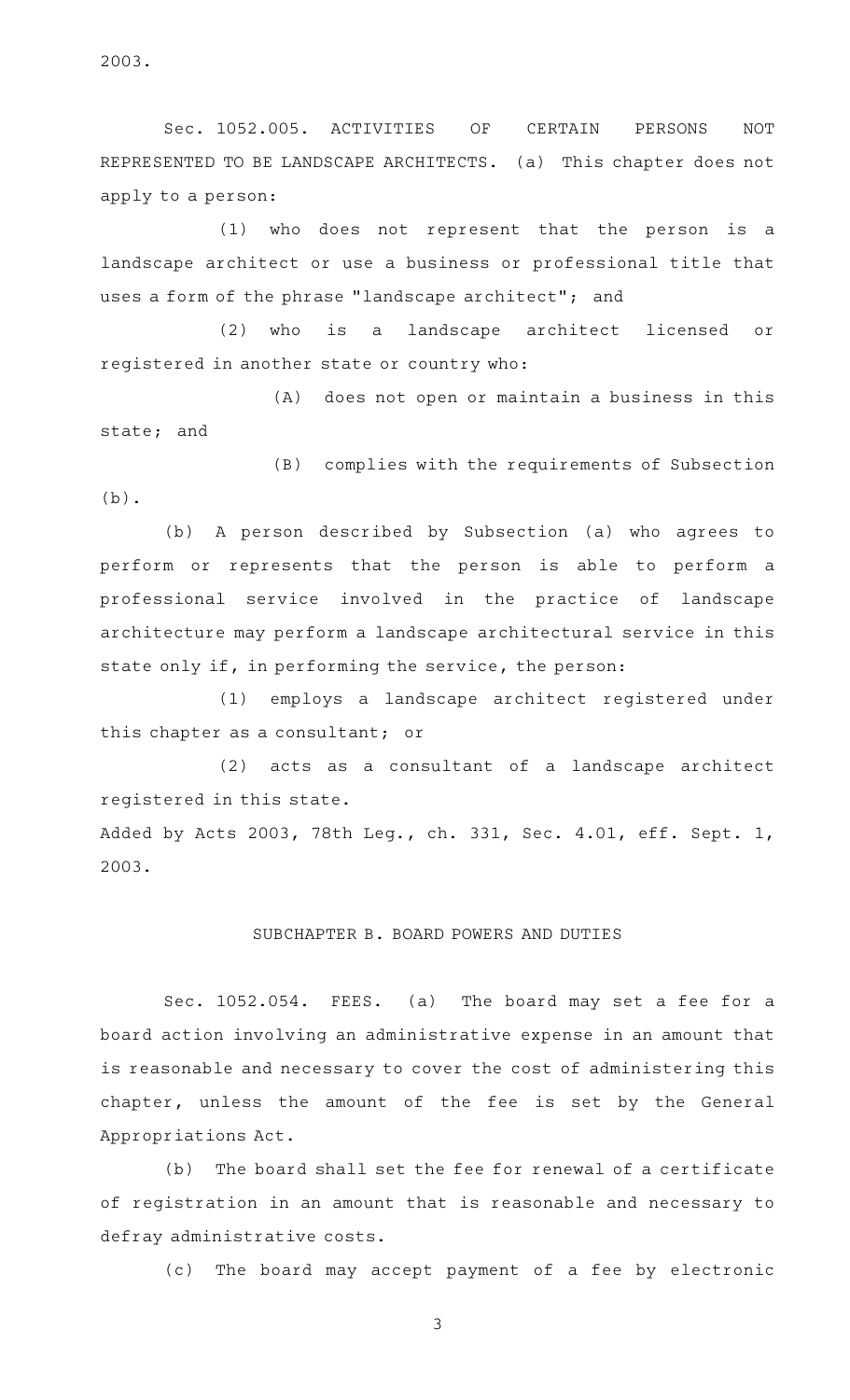means. The board may charge a fee to process the payment made by electronic means. The board shall set the processing fee in an amount that is reasonably related to the expense incurred by the board in processing the payment made by electronic means, not to exceed five percent of the amount of the fee for which the payment is made.

(d) A fee set by the board under this section may not be used for the purpose of earning additional revenue for the board. Added by Acts 2001, 77th Leg., ch. 1421, Sec. 1, eff. June 1, 2003. Amended by Acts 2003, 78th Leg., ch. 331, Sec. 4.02, eff. Sept. 1, 2003.

Sec. 1052.056. DESIGN AND APPROVAL OF LANDSCAPE ARCHITECT 'S SEAL. (a) The board shall prescribe and approve the seal to be used by a landscape architect.

(b) The design of the seal must be the same as the design used by the board, except that the words "Registered Landscape Architect, State of Texas" must be used instead of "Texas Board of Architectural Examiners." (V.A.C.S. Art. 249c, Sec. 8D(b).) Added by Acts 2001, 77th Leg., ch. 1421, Sec. 1, eff. June 1, 2003. Amended by Acts 2003, 78th Leg., ch. 331, Sec. 4.03, 4.04, eff. Sept. 1, 2003.

### SUBCHAPTER D. REGISTRATION REQUIREMENTS

Sec. 1052.151. REGISTRATION REQUIRED; EXCEPTIONS. (a) A person may not engage in the practice of landscape architecture unless the person:

(1) holds a certificate of registration under this chapter; or

 $(2)$  is authorized under Section [1052.003](http://www.statutes.legis.state.tx.us/GetStatute.aspx?Code=OC&Value=1052.003) to engage in the practice of landscape architecture without holding a certificate of registration.

(b) Except as provided by Subsections (c) and (d), a person may not represent the person to be a landscape architect or use the term "landscape architect," "landscape architectural," or "landscape architecture" or any similar term to describe the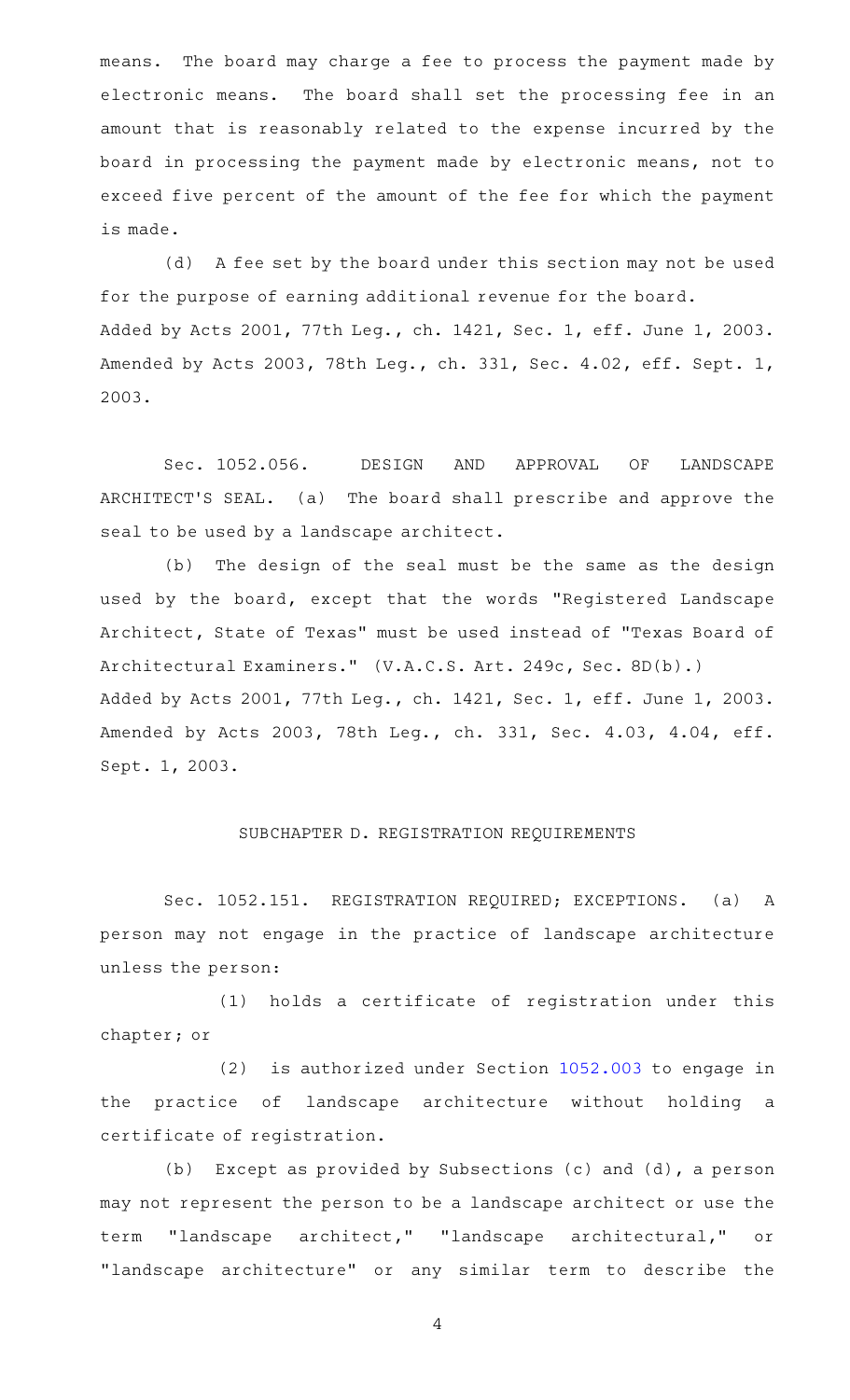person 's services unless the person holds a certificate of registration under this chapter.

(c)AAA business entity may engage in the practice of landscape architecture without holding a certificate of registration under this chapter if:

(1) the entity is authorized under Section [1052.003](http://www.statutes.legis.state.tx.us/GetStatute.aspx?Code=OC&Value=1052.003) to engage in the practice of landscape architecture without holding a certificate of registration; or

(2) any landscape architecture performed on behalf of the entity is performed by or under the supervision and control of a person who:

(A) holds a certificate of registration under this chapter; and

(B) is a regular, full-time employee of the entity.

(d)AAA business entity may use the term "landscape architect," "landscape architectural," or "landscape architecture" or any similar term to describe the entity or the services provided by the entity without holding a certificate of registration under this chapter if any practice of landscape architecture performed on behalf of the entity is performed by or under the supervision and control of a person who:

(1) holds a certificate of registration under this chapter; and

 $(2)$  is a regular, full-time employee of the entity. Added by Acts 2001, 77th Leg., ch. 1421, Sec. 1, eff. June 1, 2003. Amended by Acts 2003, 78th Leg., ch. 1276, Sec. 14A.057(c), eff. Sept. 1, 2003.

Amended by:

Acts 2007, 80th Leg., R.S., Ch. 1360 (H.B. [2060](http://www.legis.state.tx.us/tlodocs/80R/billtext/html/HB02060F.HTM)), Sec. 8, eff. September 1, 2007.

Sec. 1052.1515. ACCEPTANCE OF ASSIGNMENTS. A landscape architect may not accept an assignment to engage in the practice of landscape architecture unless:

(1) the landscape architect is qualified by education, examination, or experience to adequately and competently perform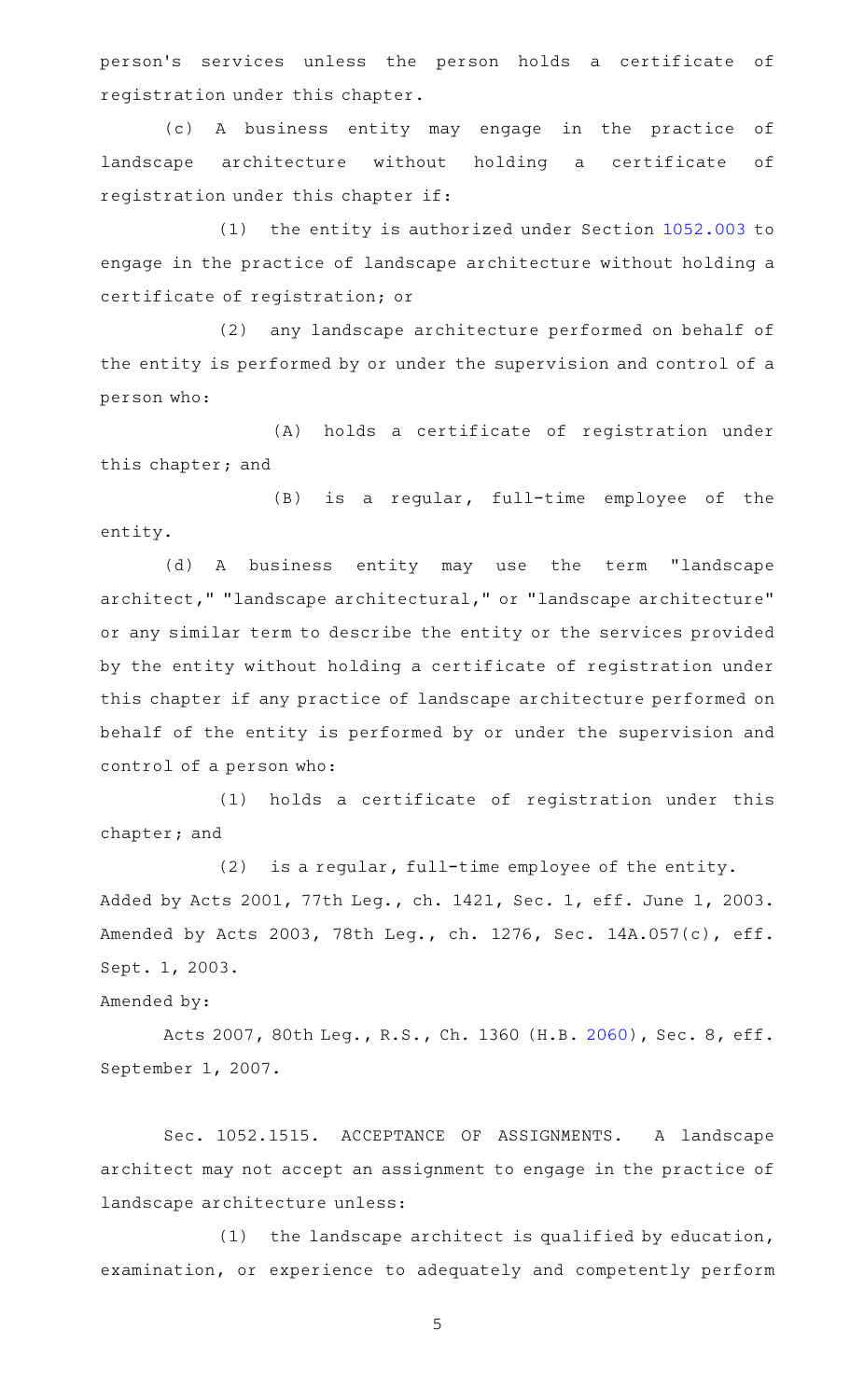the assignment; or

(2) if the landscape architect is not qualified to perform part of the assignment, that part of the assignment is to be performed by persons who are qualified.

Added by Acts 2003, 78th Leg., ch. 1276, Sec. 14A.057(d), eff. Sept. 1, 2003.

Sec. 1052.152. USE OF LANDSCAPE ARCHITECT'S SEAL. (a) A landscape architect shall maintain a seal as described by Section [1052.056](http://www.statutes.legis.state.tx.us/GetStatute.aspx?Code=OC&Value=1052.056) and shall stamp or impress the seal on each drawing or specification issued from the landscape architect 's office for use in this state.

(b) A person may not use or attempt to use a landscape architect 's seal, a similar seal, or a replica of the seal unless the use is by or through a landscape architect.

(c) A landscape architect may not permit a person who is not a landscape architect to use the landscape architect 's seal without the landscape architect 's personal supervision.

(d) A person may not present or attempt to use as the person 's own the seal of another person. Added by Acts 2001, 77th Leg., ch. 1421, Sec. 1, eff. June 1, 2003.

Sec. 1052.153. EXAMINATION. (a) A person must pass an examination prescribed by the board to receive a certificate of registration as a landscape architect.

(b) The board shall prescribe the scope of the examination and the methods of procedure with special reference to the applicant 's ability that will ensure the safety of the public welfare and property rights. The board by rule may adopt the examination of the Council of Landscape Architectural Registration Boards or the examination of a nationally recognized testing organization whose examination is determined by the board to be at least as stringent as the council 's examination.

(c) The board shall approve the examination.

(d) The board at least annually shall administer the examination or enter into a contract with a nationally recognized testing organization to administer the examination. The board, in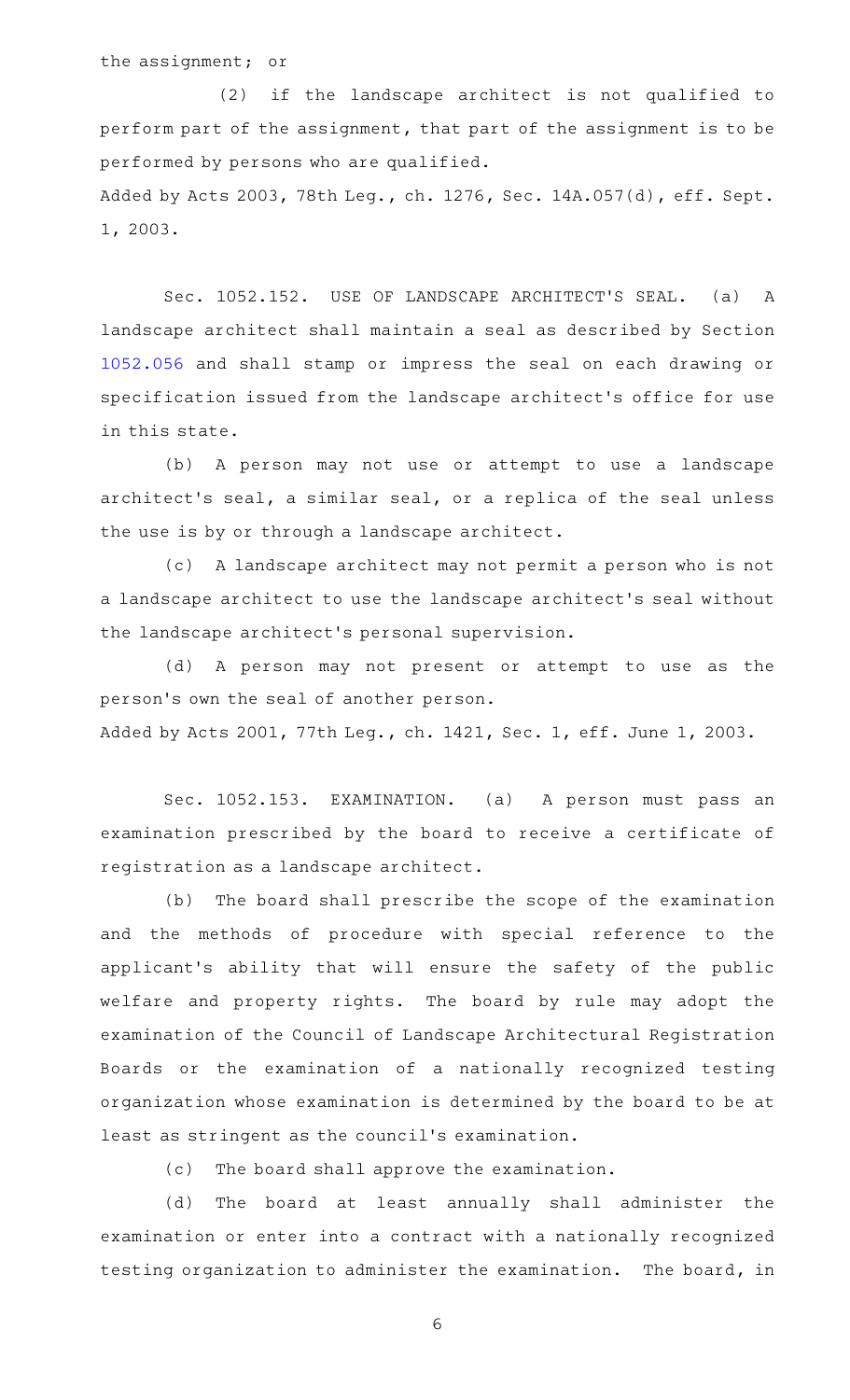the manner provided by board rule, shall provide reasonable public notice of the dates on and locations at which each portion of the examination will be administered.

Added by Acts 2001, 77th Leg., ch. 1421, Sec. 1, eff. June 1, 2003. Amended by:

Acts 2007, 80th Leg., R.S., Ch. 1360 (H.B. [2060](http://www.legis.state.tx.us/tlodocs/80R/billtext/html/HB02060F.HTM)), Sec. 9, eff. September 1, 2007.

Sec. 1052.154. ELIGIBILITY FOR EXAMINATION; APPLICATION. (a) A person may apply for examination under this chapter if the person:

(1) is a graduate of a landscape architecture educational program recognized and approved by the board; and

(2) has satisfactory experience in landscape architecture as required by board rule.

(b) The application must be accompanied by a fee set by the board in an amount that is reasonable and necessary to defray administrative costs.

Added by Acts 2001, 77th Leg., ch. 1421, Sec. 1, eff. June 1, 2003.

Sec. 1052.155. EMERITUS STATUS; LANDSCAPE ARCHITECTS. (a) The board by rule shall establish a procedure by which a landscape architect may place the landscape architect's certificate of registration on emeritus status. The landscape architect must apply for emeritus status, on a form prescribed by the board, before the landscape architect 's certificate of registration expires.

(b) A landscape architect is eligible for emeritus status if the landscape architect:

(1) has been a landscape architect for 20 years or more; and

(2) is 65 years of age or older.

(c) A landscape architect whose certificate of registration is on emeritus status:

(1) may engage in the practice of landscape architecture to the extent that a person who does not hold a certificate of registration as a landscape architect may under Section [1052.003](http://www.statutes.legis.state.tx.us/GetStatute.aspx?Code=OC&Value=1052.003)(a);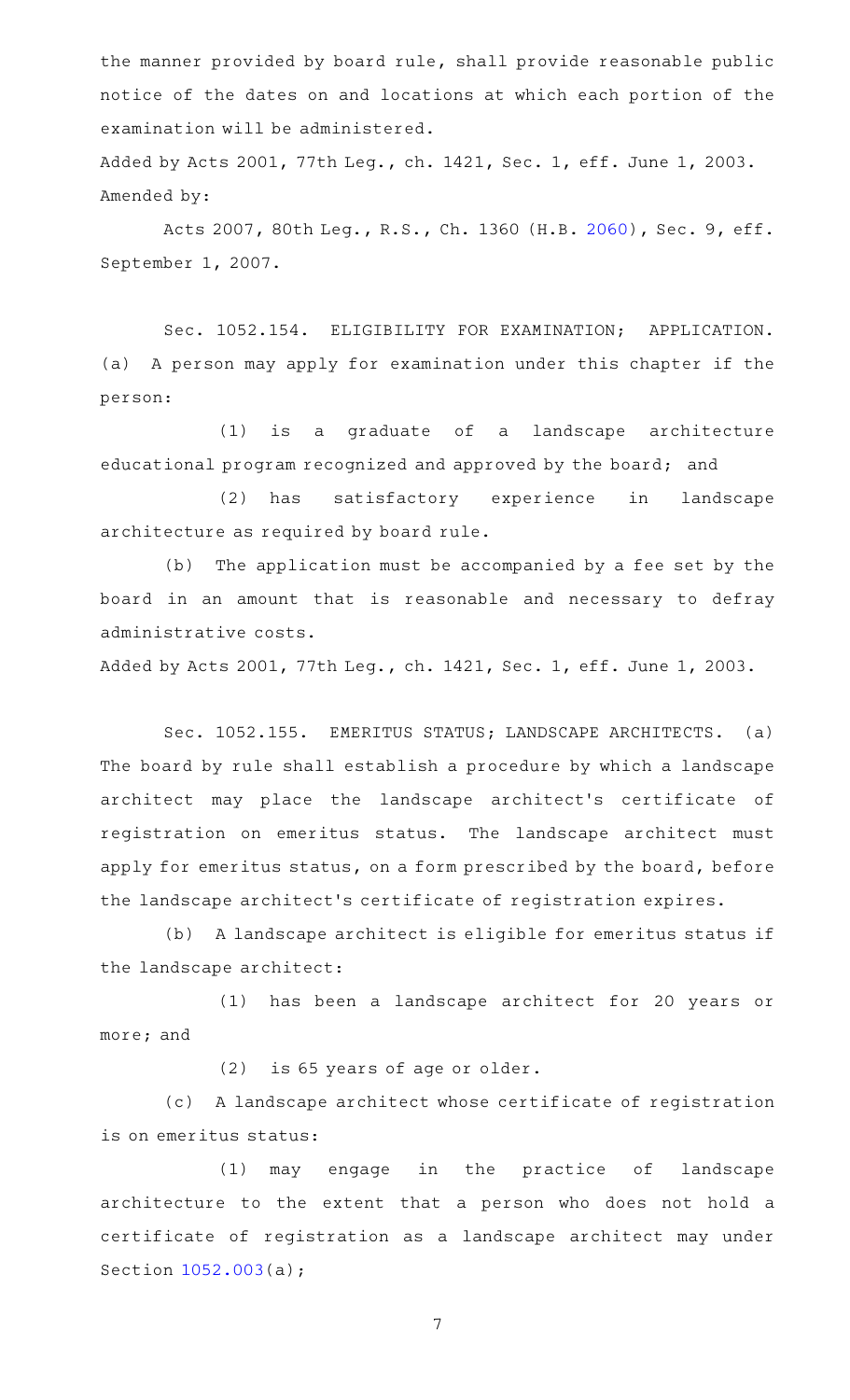(2) may use the title "Emeritus Landscape Architect" or "Landscape Architect Emeritus";

(3) must pay a renewal fee on a date and in a manner prescribed by board rule; and

(4) is exempt from continuing education requirements under this chapter.

(d) The board shall change a landscape architect's certificate of registration from emeritus status to active status if the landscape architect:

(1) requests in writing that the board change the landscape architect 's certificate of registration from emeritus status to active status;

(2) pays an administrative fee; and

(3) complies with education or other requirements established by board rule.

(e) The renewal fee charged under Subsection (c) may not exceed an amount reasonable and necessary to recover the costs to administer this section.

Added by Acts 2007, 80th Leg., R.S., Ch. 1360 (H.B. [2060](http://www.legis.state.tx.us/tlodocs/80R/billtext/html/HB02060F.HTM)), Sec. 10, eff. September 1, 2007.

## SUBCHAPTER F. DISCIPLINARY PROCEDURES

Sec. 1052.251. DISCIPLINARY POWERS OF BOARD. (a) On a determination that a ground for discipline exists under Section [1052.252](http://www.statutes.legis.state.tx.us/GetStatute.aspx?Code=OC&Value=1052.252), the board shall:

 $(1)$  revoke, suspend, or refuse to renew a certificate of registration;

 $(2)$  reprimand a certificate holder; or

(3) impose an administrative penalty on a person under Subchapter I, Chapter [1051.](http://www.statutes.legis.state.tx.us/GetStatute.aspx?Code=OC&Value=1051)

(b) The board may place on probation a person whose certificate of registration is suspended. If the suspension is probated, the board may require the person to:

(1) report regularly to the board on matters that are the basis of the probation;

(2) limit practice to the areas prescribed by the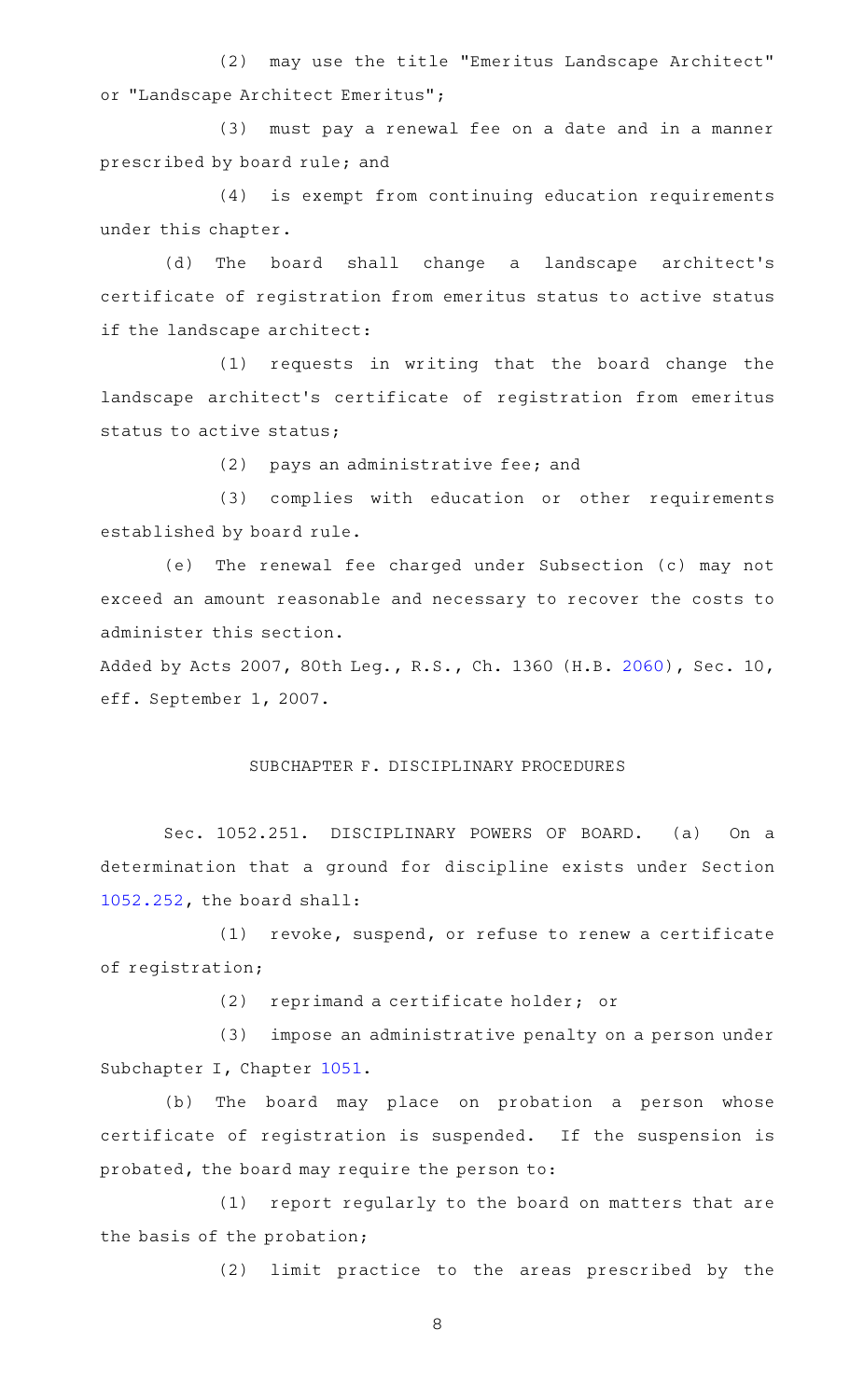board; or

(3) continue or review professional education until the person attains a degree of skill satisfactory to the board in those areas that are the basis of the probation. Added by Acts 2001, 77th Leg., ch. 1421, Sec. 1, eff. June 1, 2003.

Amended by Acts 2003, 78th Leg., ch. 331, Sec. 4.05, eff. Sept. 1, 2003.

Sec. 1052.252. GROUNDS FOR DISCIPLINARY ACTION. A person is subject to disciplinary action under Section [1052.251](http://www.statutes.legis.state.tx.us/GetStatute.aspx?Code=OC&Value=1052.251) for:

(1) violating this subtitle or a board rule adopted under this subtitle that applies to landscape architects;

(2) using fraud or deceit in obtaining a certificate of registration;

(3) giving false or forged evidence to the board or a member of the board in obtaining or assisting another person to obtain a certificate of registration;

(4) using or attempting to use as the person's own the certificate of registration of another person;

(5) holding the person out to the public as an engineer or using the term "engineer," "engineered," "professional engineer," or "P.E." or any other term tending to create the impression that the person is authorized to practice engineering or another profession unless the person is licensed under Chapter [1001](http://www.statutes.legis.state.tx.us/GetStatute.aspx?Code=OC&Value=1001) or another licensing law of this state, as applicable;

(6) holding the person out to the public as a surveyor or using the term "surveyor," "surveyed," or "registered professional land surveyor" or any other term tending to create the impression that the person is authorized to practice surveying or another profession unless the person is licensed under Chapter [1071](http://www.statutes.legis.state.tx.us/GetStatute.aspx?Code=OC&Value=1071) or another licensing law of this state, as applicable;

(7) committing an act of recklessness, gross incompetency, or misconduct in the practice of landscape architecture;

(8) failing to provide or to timely provide to the Texas Department of Licensing and Regulation any document designated by Chapter [469](http://www.statutes.legis.state.tx.us/GetStatute.aspx?Code=GV&Value=469), Government Code, as a document the